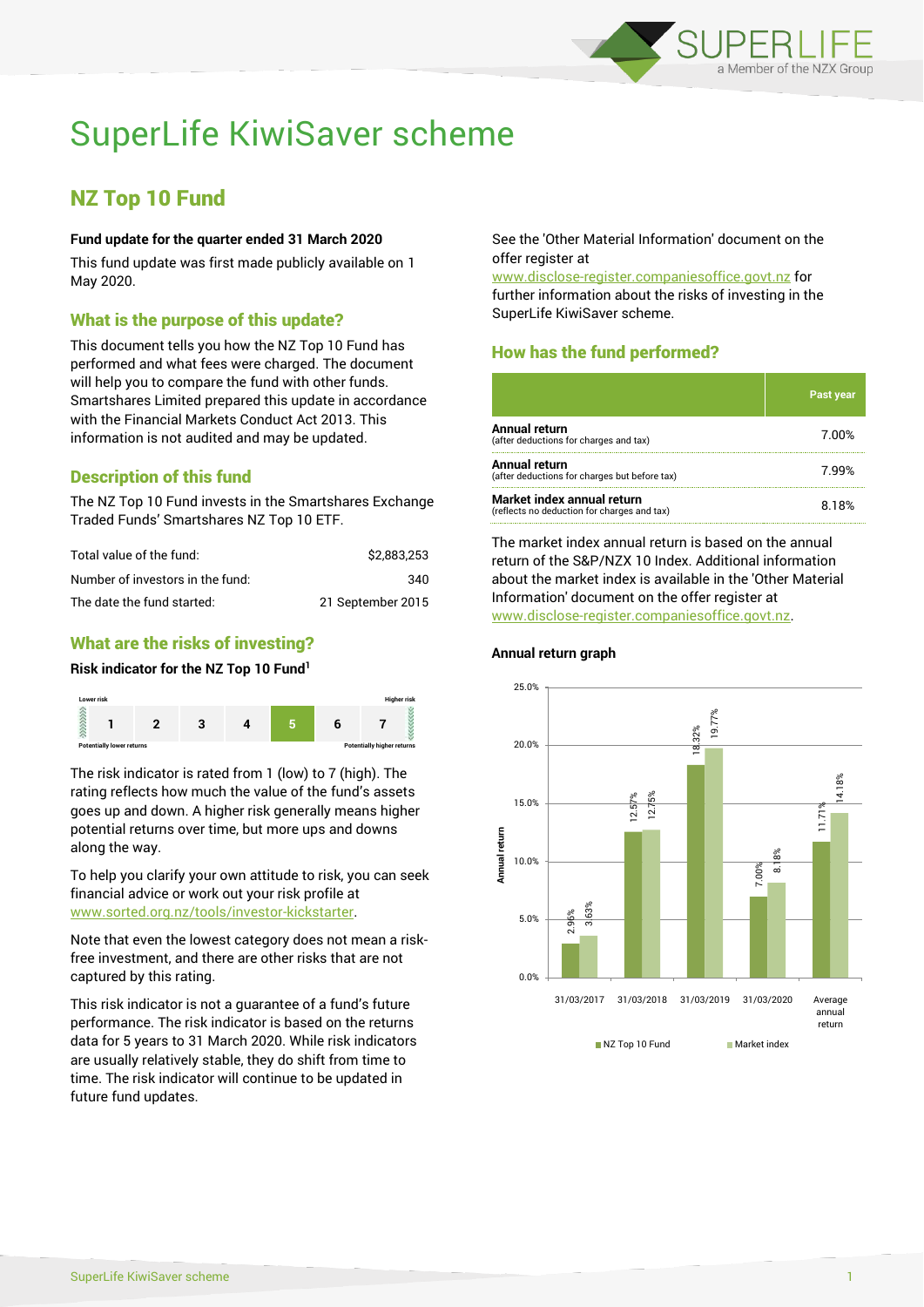

This shows the return after fund charges and tax for each year ending 31 March since the fund started. The last bar shows the average annual return since the fund started, up to 31 March 2020.

**Important:** This does not tell you how the fund will perform in the future.

Returns in this update are after tax at the highest prescribed investor rate (PIR) of tax for an individual New Zealand resident. Your tax may be lower.

#### What fees are investors charged?

Investors in the NZ Top 10 Fund are charged fund charges. In the year to 31 March 2020 these were:

|                                                    | % per annum of fund's<br>net asset value |  |  |
|----------------------------------------------------|------------------------------------------|--|--|
| <b>Total fund charges</b>                          | 0.59%                                    |  |  |
| Which are made up of:                              |                                          |  |  |
| <b>Total management and administration charges</b> | 0.59%                                    |  |  |
| Including:                                         |                                          |  |  |
| Manager's basic fee                                | 0.55%                                    |  |  |
| Other management and<br>administration charges     | 0.04%                                    |  |  |
| Other charges                                      | Dollar amount per investor               |  |  |
| Administration fee                                 | \$30 per annum                           |  |  |

Investors may also be charged individual action fees for specific actions or decisions (for example, if an investor has a financial adviser and has agreed to pay a fee to the adviser for providing financial advice). See the Product Disclosure Statement for the SuperLife KiwiSaver scheme for more information about those fees.

Small differences in fees and charges can have a big impact on your investment over the long term.

GST is included in the fund charges set out above.

#### Example of how this applies to an investor

Jess had \$10,000 in the fund and did not make any further contributions. At the end of the year, Jess received a return after fund charges were deducted of \$700 (that is 7.00% of her initial \$10,000). Jess paid other charges of \$30. This gives Jess a total return after tax of \$670 for the year.

#### What does the fund invest in?

#### **Actual investment mix**

This shows the types of assets that the fund invests in.



#### **Target investment mix**

This shows the mix of assets that the fund generally intends to invest in.

| <b>Asset Category</b>        | <b>Target asset mix</b> |
|------------------------------|-------------------------|
| Cash and cash equivalents    | 1.00%                   |
| New Zealand fixed interest   |                         |
| International fixed interest |                         |
| Australasian equities        | 99.00%                  |
| International equities       |                         |
| Listed property              |                         |
| Unlisted property            |                         |
| Commodities                  |                         |
| Other                        |                         |